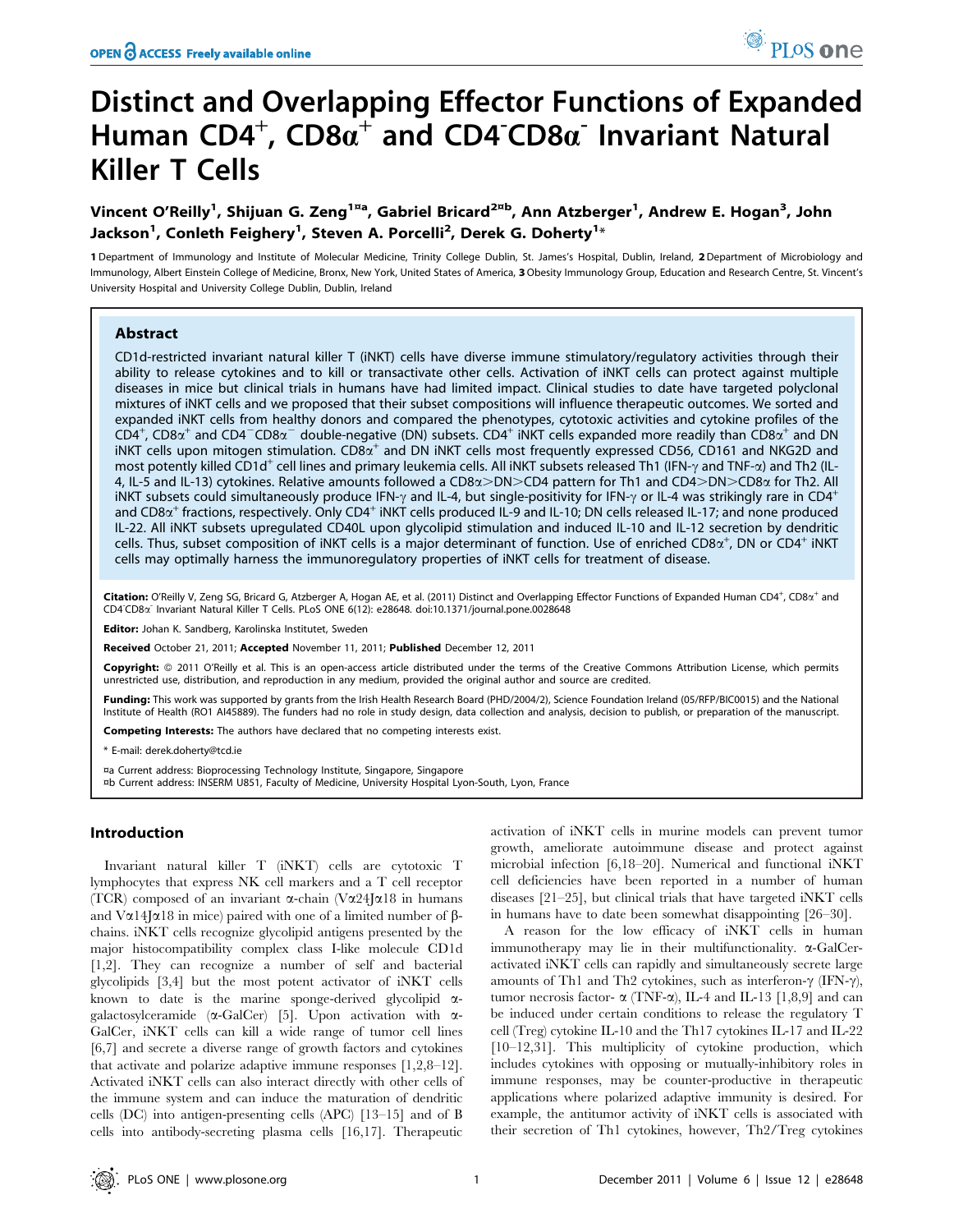released by iNKT cells may dampen antitumor immunity and even promote tumor growth [19,22,32–34]. To overcome this problem, several groups have synthesized  $\alpha$ -GalCer analogues that can selectively skew iNKT cell responses towards Th1 [35,36] or Th2 [37,38].

Within iNKT cells there are distinct subsets based on CD4 and CD8 expression and most studies have focused on iNKT cells with  $CD4^+CD8\beta^-$  ( $CD4^+$ ) and  $CD4^-CD8\beta^-$  ( $CD4^-$ ) phenotypes, the main subsets seen in mice [1,2]. However, it has become clear that human  $CD4^-$  iNKT cells in humans can be sub-classified into  $CD4\text{-}CD8\alpha\text{-}B\text{-}$  (double-negative or DN) and  $CD4\text{-}CD8\alpha^+$ (comprising  $CD8\alpha^+\beta^-$  and  $CD4$ <sup>-</sup>CD8 $\alpha^+\beta^+$  cells) subsets [39– 44]. These iNKT cell subsets are reported to have distinct immunological properties, with CD4<sup>+</sup> iNKT cells releasing both Th1 and Th2 cytokines and  $CD8\alpha^+$  and DN iNKT cells exhibiting Th1 phenotypes [9,15,39,45–48] and cytotoxic activity [39–44]. Altered iNKT cell subset frequencies and functions have been described in humans with disease [21,22,24,44,48,49]. Phase I clinical studies in cancer patients involving in vivo administration of  $\alpha$ -GalCer or infusion of ex vivo expanded and activated iNKT cells have generally not considered the subset composition of iNKT cells being activated [26–30], which we hypothesize could play an important role in clinical outcome. In the present study we expanded iNKT cells ex vivo from healthy individuals and systematically compared the phenotypes, cytotoxic activities and cytokine profiles of the  $CD4^+$ , DN and  $CD8\alpha^+$  iNKT subsets. We report that all expanded iNKT cell subsets can kill CD1d<sup>+</sup> target cells and release Th1 and Th2 cytokines, but  $CD8\alpha^+$  iNKT cells display the most potent Th1/cytolytic activity while CD4<sup>+</sup> iNKT cells release the most Th2 cytokines. All iNKT cell subsets similarly upregulate CD40L upon activation and induce cytokine secretion by  $DC$ , while only the  $CD4^+$  iNKT cell subset releases IL-9 and IL-10. Thus,  $CD8\alpha^+$  iNKT cells may be ideal candidates for future iNKT cell-based cancer therapies, whereas the immunoregulatory properties of CD4<sup>+</sup> iNKT cells could be beneficial for the treatment of inflammatory or autoimmune diseases.

## Materials and Methods

#### Ethics Statement

This study was approved by the Research Ethics Committee of St. James's Hospital and the Adelaide and Meath Hospitals incorporating the National Children's Hospital (SJH/AMNCH), Dublin. Informed written consent was obtained from all study participants except when anonymised used buffy coat packs (obtained from the Irish Blood Transfusion Service) were used.

#### Antibodies and flow cytometry

Fluorochrome-conjugated monoclonal antibodies (mAb) specific for human CD1d, CD3, CD4, CD8a, CD8b, CD11c, CD14, CD25, CD56, CD107a, CD154 (CD40L), CD161, HLA-DR, NKG2D, the V $\alpha$ 24 and V $\beta$ 11 chains that form the TCR present on iNKT cells and the complementarity-determining region 3 of the invariant  $V\alpha$ 24J $\alpha$ 18 TCR chain (6B11) were obtained from BD Biosciences (Oxford, UK), Immunotools (Friesoythe, Germany), eBioscience (Hatfield, UK), Biolegend (San Diego, CA) or Beckman Coulter (Galway, Ireland). Cells were stained with mAbs in phosphate buffered saline containing 1% bovine serum albumin and 0.02% sodium azide and analysed using a CyAn ADP flow cytometer (Beckman Coulter, High Wycombe, UK) and FlowJo software (Treestar, Ashland, OR). For FoxP3 staining, the FoxP3 staining buffer kit (eBioscience) was used following manufacturer's instructions. For CD40L staining, cells were co-cultured for

6 hours with  $CD1d^+$  APC pulsed with  $\alpha$ -GalCer (see below) in the presence of anti-CD40L mAb and 1 µM monensin (Sigma-Aldrich, Poole, UK) as described previously [50]. Cells were then stained with 6B11, CD4 and CD8 $\alpha$  and analysed by flow cytometry. Single stained controls were used to set compensation parameters and fluorescence-minus-one controls were used to set gates.

#### Ex vivo expansion of iNKT cells

Peripheral blood mononuclear cells (PBMC) were prepared from unselected buffy coat packs by density gradient centrifugation over Lymphoprep (Nycomed Pharma, Oslo, Norway). iNKT cells were enriched from PBMC by magnetic bead separation using 6B11 coated magnetic beads (Miltenyi Biotec, Bergisch-Gladbach, Germany). iNKT cells were then purified by cell sorting of CD3+V $\alpha$ 24+V $\beta$ 11+ cells using a MoFlo<sup>TM</sup> XDP Cell Sorter (Beckman Coulter). Sorted iNKT cells were expanded by culturing 1,000 iNKT cells in iNKT cell medium (RPMI 1640 containing 0.05 mM L-glutamine, 10% HyClone FCS, 1% penicillinstreptomycin,  $1\%$  fungizone 25 mM HEPES, 50  $\mu$ M 2-mercaptoethanol, 1 mM sodium pyruvate, 1% non-essential amino acids mixture and 1% essential amino acids mixture; Gibco-BRL, Paisley, UK and Thermo-Scientific, Logan, UT) and stimulating them with  $1 \mu g/ml$  phytohemaggluttinin-P (PHA-P; Sigma-Aldrich, Dublin, Ireland) and 250 U/ml IL-2 (R&D Systems, Abingdon, UK) in the presence of an excess  $(2 \times 10^5)$  irradiated allogeneic PBMC prepared from two donors. After 24 hours and again after 48 hours, medium was replaced with fresh iNKT cell medium containing 250 U/ml IL-2. Cells were expanded for a minimum of 3 weeks before being used in experiments.

#### Generation of monocyte derived DC

Monocytes were enriched to >90% purity from PBMC isolated from buffy coat packs by positive selection using CD14 Microbeads (Miltenyi Biotec). The monocytes were allowed to differentiate into immature DC (iDC) by culturing them at densities of  $10^6$ cells/ml using 3 ml/well of a 6-well plate (Corning, Amsterdam, Netherlands) in complete RPMI medium (RPMI 1640 containing 0.05 mM L-glutamine, 1% penicillin-streptomycin, 1% fungizone, 25 mM HEPES made with low-endotoxin fetal calf serum) containing 50 ng/ml granulocyte-macrophage colony-stimulating factor (GM-CSF) and 70 ng/ml IL-4. Cells were cultured for 6 days, replacing with fresh medium containing cytokines on day 3. On day 6, iDC were removed from the wells by aspiration using a wide-gauge Pasteur pipette and washed with warm RPMI medium. Flow cytometry was used to verify that differentiation into iDC had taken place and cells expressed HLA-DR and CD11c but not CD14.

#### In vitro stimulation of iNKT cells with  $\alpha$ -GalCer

iNKT cells were stimulated in vitro with a variety of  $\alpha$ -GalCerpulsed APC, including iDC, CD1d-transfected HeLa [36] or C1R [8] cells (hereafter referred to as HeLa-CD1d and C1R-CD1d) or the CD1d<sup>+</sup> T cell line, Jurkat. As controls, mock-transfected HeLa and C1R cells (HeLa-mock and C1R-mock) and the  $CD1d$ <sup>-</sup> cell line K562 were also used. In addition, PBMC from two consenting patients with B cell chronic lymphocytic leukemia (B-CLL) were obtained with ethical permission from the Haematology Clinic at St. James's Hospital, Dublin.

a-GalCer (KRN7000) was purchased from Funakoshi Co. Ltd, (Tokyo, Japan) and reconstituted in 100% DMSO at a concentration of 1 mg/ml followed by heating to  $80^{\circ}$ C for 2 minutes, sonication for 15 minutes and vortexing for 5 minutes. This concentrated stock was aliquoted and stored at  $-70^{\circ}$ C. For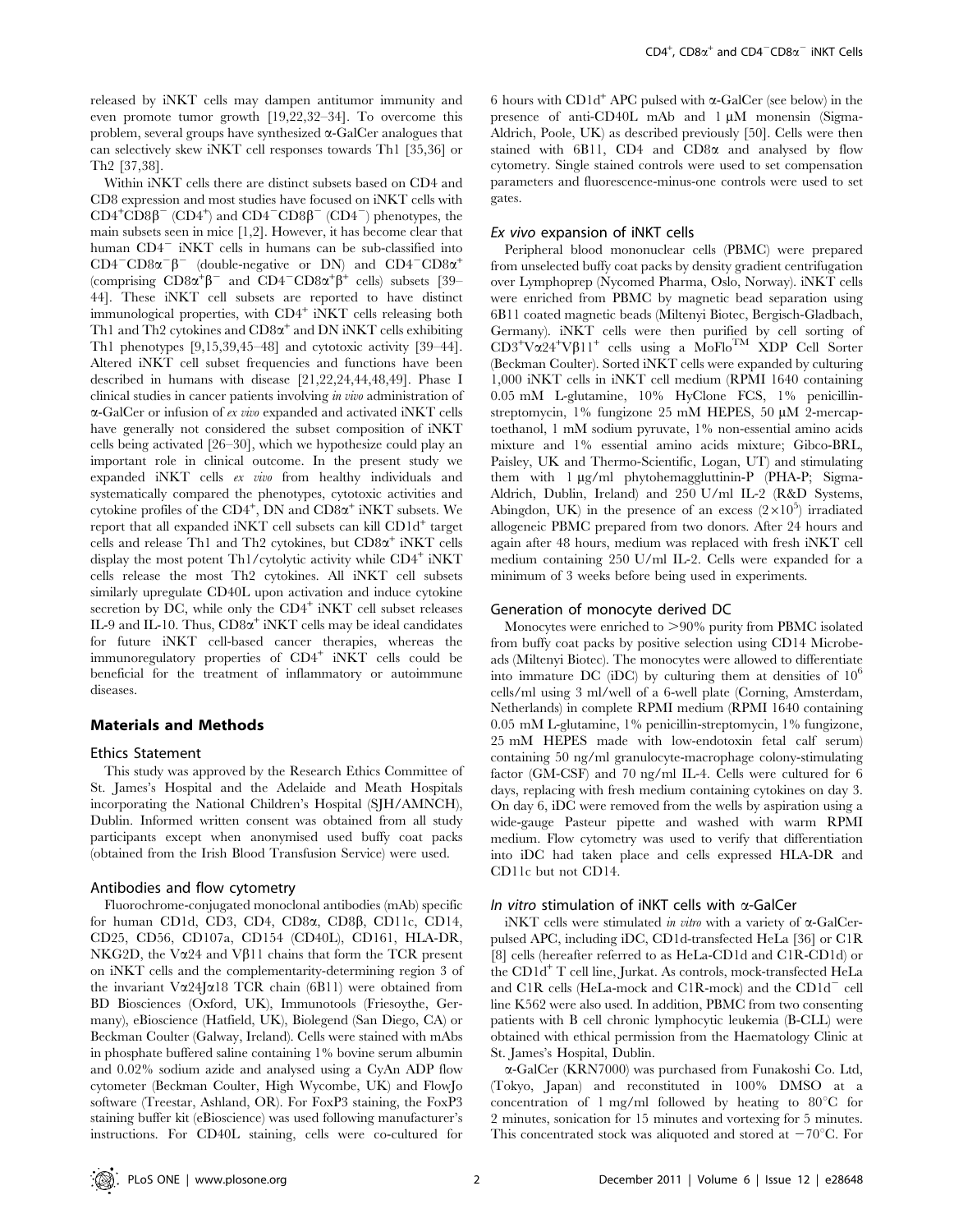use in iNKT cell assays, stock  $\alpha$ -GalCer was thawed followed by heating to 80 $^{\circ}$ C for 2 minutes, sonication for 10 minutes and vortexing for 1 minute. Dilution to the required concentration was then made in  $37^{\circ}$ C pre-warmed iNKT cell medium followed by heating to  $80^{\circ}$ C for 2 minutes, sonication for 5 minutes and vortexing for 1 minute. Required dilutions thereafter were made in  $37^{\circ}$ C pre-warmed medium followed by vigorous vortexing. The above-mentioned cell lines were pulsed for 18 hours with the appropriate concentrations of  $\alpha$ -GalCer to allow for antigen processing and presentation. Medium was then removed before the addition of iNKT cells as described below.

#### Cytotoxicity assays

Cytolytic degranulation of iNKT cells cultured with  $\alpha$ -GalCerpulsed APC was examined by flow cytometric analysis of CD107a expression by iNKT subsets after electronically gating on  $\rm CD4^{+},\rm DN$ and  $CD8\alpha^+$  iNKT cells. iNKT cells and target cells were co-cultured for 4 hours at 1:1 ratios in the presence of anti-CD107a FITC mAb and monensin (25  $\mu$ M) was added after 1 hour to prevent proteolysis of the mAb conjugate upon reinternalization of CD107a.

To confirm that CD107a expression directly correlated with target cell death, the flow cytometry-based Total Cytotoxicity and Apoptosis Detection Kit (Immunochemistry Technologies, Bloomington, MN) was used to quantify target cell death. Target cells were incubated with carboxyfluorescein succinimidyl ester (CFSE) following the manufacturer' instructions and incubated with sorted iNKT cell subsets at a ratio of 5:1 for 4 hours at  $37^{\circ}$ C with 5% CO<sub>2</sub>. After incubation, cells were harvested and 7-aminoactinomycin D (7-AAD), which is excluded by viable cells but can penetrate cell membranes of dying or dead cells, was added and cells were analysed immediately by flow cytometry. CFSE<sup>+</sup> cells which stained positive for 7-AAD are deemed to be killed target cells.

#### Analysis of cytokine secretion

To measure cytokine secretion by iNKT subsets,  $10^5$  sorted  $CD4^+$ , DN or  $CD8\alpha^+$  iNKT cells were stimulated with medium alone, equal numbers of iDCs or HeLa-CD1d (pulsed with  $\alpha$ -GalCer or vehicle) or 10 ng/ml of phorbol mristate acetate (PMA) and 1 µg/ml of ionomycin (both from Sigma-Aldrich) for 24 hours. The Human Th1/Th2/Th9/Th17/Th22 13plex FlowCytomix Multiplex kit (eBioscience) was used to measure levels of IFN- $\gamma$ , TNF-a, IL-1b, IL-2, IL-4, IL-5, IL-6, IL-9, IL-10, IL-12p70, IL-13, IL-17a and IL-22 in the cell supernatants, following manufacturer's instructions. Results were acquired by flow cytometry and analysed using FlowCytomix pro 2.2 software (eBioscience). In some experiments, cell supernatants were assayed for selected cytokines by enzyme-linked imunosorbent assays (ELISA) using antibody pairs purchased from R&D Systems (Abingdon, UK).

## Intracellular analysis of cytokine production by iNKT subsets

iNKT cells were stimulated for 4 hours with equal numbers of HeLa-CD1d cells pulsed with aGalCer or vehicle as described above in the presence of brefeldin A  $(10 \mu g/ml, Sigma-Aldrich)$  to promote intracellular accumulation of cytokines. Cells were harvested and stained for cell surface expression of 6B11, CD4 and CD8 $\alpha$  and intracellular expression of IFN- $\gamma$  and IL-4 using fluorochrome-conjugated mAb obtained from BD Biosciences or eBioscience and analysed by flow cytometry.

Statistical analysis was carried out using Prism GraphPad Version 5.0. The Kruskal-Wallis test was used to compare

## Statistical analysis

specific for the V $\alpha$ 24J $\alpha$ 18 TCR (6B11), CD4, CD8 $\alpha$  and either the NK cell markers CD56, CD161 or NKG2D or the IL-2 receptor α-chain CD25. The proportions of gated CD4<sup>+</sup>, DN and  $CD8\alpha^+$  iNKT cells that express these markers are shown in Figure 2A. CD56 was found to be expressed by significant numbers of  $CD8\alpha^+$  iNKT cells but only by a minority of  $CD4^+$ iNKT cells, and on DN iNKT at intermediate frequencies. CD161 and NKG2D were present on most ( $>80\%$ ) CD8 $\alpha^+$  and DN but on lower frequencies of  $CD4^+$  iNKT cells. Thus, expanded  $CD8\alpha^+$ and DN iNKT cells more frequently express receptors typically found on NK cells than  $CD4^+$  iNKT cells. In contrast, significantly higher percentages of  $CD4^+$  iNKT cells expressed CD25 compared to DN and  $CD8\alpha^+$  iNKT cells (Fig. 2A).

iNKT lines from up to 5 healthy donors were stained with mAbs

Since activated, but not resting, helper T cells express CD40L (CD154) [50], iNKT lines from 3 healthy donors were cocultured for 6 hours with HeLa-CD1d cells pulsed with varying concentrations of  $\alpha$ -GalCer (0–1,000 ng/ml) in the presence of monensin and anti-CD40L mAb. Figure 2B shows that CD40L expression was induced on similar percentages of CD4<sup>+</sup>, DN

unpaired data in 3 groups and Dunn's multiple comparison tests were performed post-hoc to compare individual groups within an experiment. \*, \*\* and \*\*\* represent  $p<0.05$ ,  $p<0.01$  and  $p\leq0.001$ respectively.

## Results

## Human CD4<sup>+</sup> iNKT cells expand more readily than  $CD8\alpha^+$ and DN iNKT cells in response to mitogen stimulation

The distributions of CD4<sup>+</sup>, DN and CD8 $\alpha$ <sup>+</sup> iNKT cells in freshly-isolated PBMC and among in vitro expanded iNKT cells from healthy donors were examined by flow cytometric analysis of V $\alpha$ 24<sup>+</sup>V $\beta$ 11<sup>+</sup>CD3<sup>+</sup> cells. Since iNKT cells generally comprise  $\leq 0.1\%$  of total peripheral T cells [21,25] (Fig. 1A), phenotypic analysis of fresh iNKT cells required prior enrichment of iNKT cells from PBMC by magnetic bead separation followed by immediate phenotyping for CD4 and CD8a (Fig. 1B). The enriched iNKT cells were then further purified by cell sorting and expanded in vitro with PHA-P, irradiated feeders and IL-2 for three weeks. This method resulted in a several thousand-fold increase in iNKT cell numbers with  $\geq 98\%$  expressing V $\alpha$ 24<sup>+</sup>V $\beta$ 11<sup>+</sup> phenotypes (Fig. 1C). The mean percentages of fresh iNKT cells from 8 donors that expressed  $CD4^+$ , DN and  $CD8\alpha^+$  phenotypes were  $15.6 \pm 9.0\%$ ,  $48.6 \pm 15.4\%$  and  $33.5 \pm 18.1\%$ , respectively (Fig. 1D). Virtually all iNKT cells were negative for  $CD8\beta$ . The 20 lines of expanded iNKT cells generated during the course of this study had highly variable distributions of the CD4<sup>+</sup>, DN and CD8 $\alpha^+$  subsets with means of 46.2±6.1%, 37.8±4.6% and  $14.5\pm3.1\%$ , respectively (Fig. 1 E and F). Thus, while CD4<sup>+</sup> iNKT cells generally comprise a minority of human peripheral iNKT cells, this subtype expanded more readily with mitogen stimulation in the presence of IL-2. As previously reported [44] significant numbers of double positive CD4<sup>+</sup>CD8 $\alpha$ <sup>+</sup> iNKT cells were also observed in freshly-isolated iNKT cell preparations (Fig. 1B). Polyclonal lines of iNKT cells were used in flow cytometry-based functional assays where electronic gating of  $\text{CD4}^+$ ,  $\text{DN}$  and  $\text{CD8a}^+$  expression allowed analysis of the individual subsets. For cytoxicity and cytokine secretion assays, expanded iNKT subsets were further sorted giving highly pure (>98%) populations of CD4<sup>+</sup>, DN and CD8 $\alpha$ <sup>+</sup> iNKT cells (Fig. 1F).

# Expanded CD4<sup>+</sup>, DN and CD8 $\alpha^+$  iNKT cells are phenotypically distinct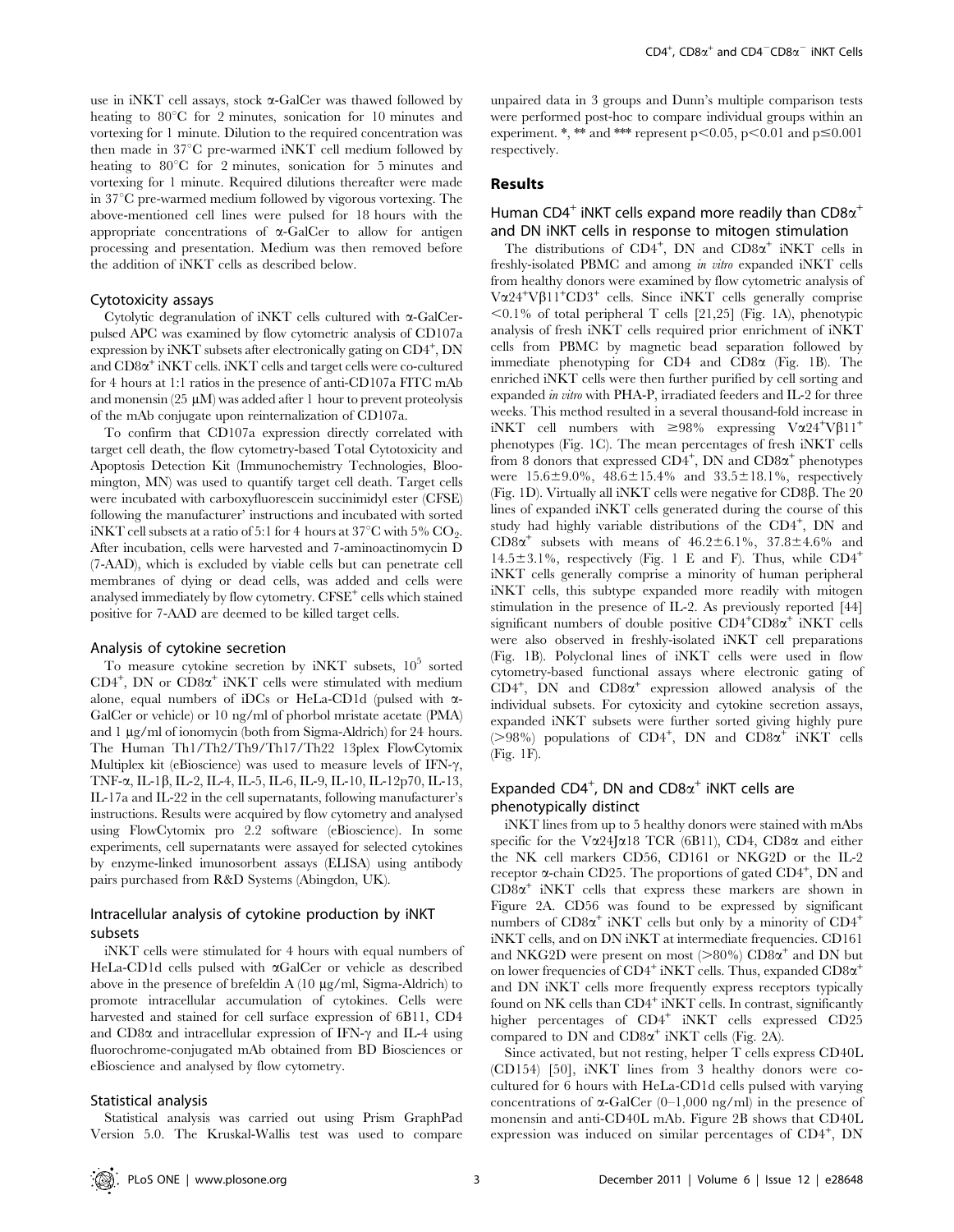



Figure 1. Isolation and expansion of human peripheral blood iNKT cells and analysis of CD4 and CD8a expression. A, Representative flow cytometry dot plot showing V $\alpha$ 24 and V $\beta$ 11 TCR chain expression by freshly-isolated human PBMC. **B,** V $\alpha$ 24 and V $\beta$ 11 TCR chain expression by PBMC after enrichment using anti-INKT cell magnetic beads but without expansion (left panel) and CD4 and CD8 $\alpha$  expression by gated V $\alpha$ 24<sup>+</sup>Vβ11<sup>+</sup> cells (right panel). Plots are representative of PBMCs from 8 healthy donors. C, V $\alpha$ 24 and V $\beta$ 11 TCR chain expression by an expanded sorted iNKT cell line. Numbers in plots show percentages of cells in each quadrant. D and E, Distribution of CD4+, CD8 $\alpha^+$  and DN cells among freshly-isolated iNKT cell lines from 8 randomly obtained healthy donors (D) and among expanded iNKT cells from 20 donors (E). Horizontal lines show means; p values in shaded boxes show comparisons of CD4<sup>+</sup>, CD8 $\alpha^+$  and DN iNKT cell frequencies using the Kruskal-Wallis test; asterisks indicate significant differences between individual groups (indicated by bars) using post hoc Dunn's multiple comparison tests; \*\*p<0.01; \*\*p<0.001 . F, Flow cytometric sorting of purified CD4<sup>+</sup>, CD8<sup>+</sup> and DN iNKT populations from polyclonal iNKT cell lines. doi:10.1371/journal.pone.0028648.g001

and  $CD8\alpha^+$  iNKT cells in a dose-dependant manner upon activation, indicating that these iNKT cell subsets have similar potential for interacting with other cells, such as B cells and iDC.

Since CD25 was found to be expressed by significant numbers of expanded  $CD4^+$  iNKT cells (Fig. 2A), we next determined the frequencies of iNKT cell subsets that express the natural Treg cell phenotype, FoxP3<sup>+</sup>CD25<sup>+</sup> (Fig. 2C). A significant proportion of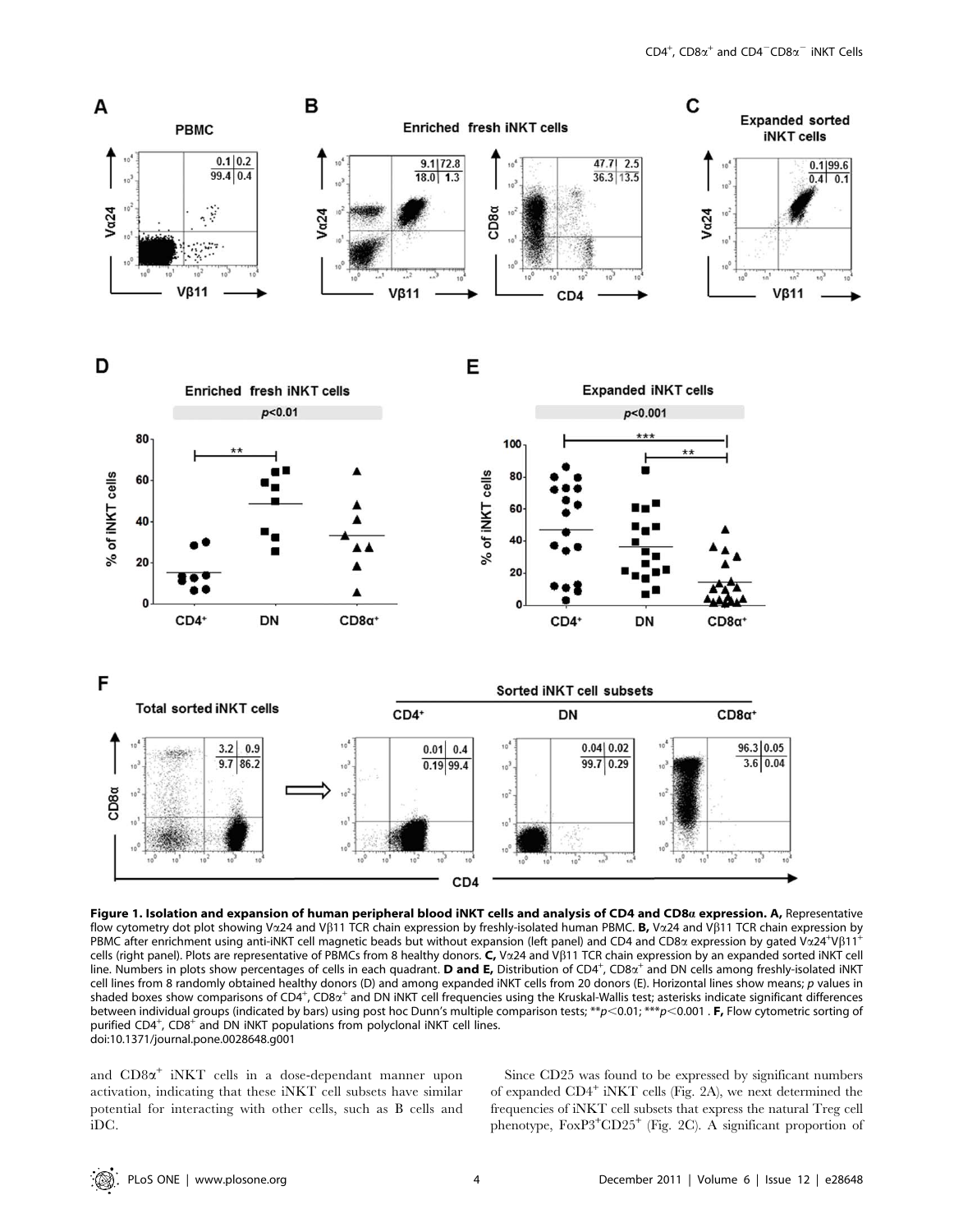

Figure 2. Surface phenotypes of expanded iNKT cell subsets. A, Percentage expression of CD56, CD161, NKG2D and CD25 by electronicallygated CD4+, CD8 $\alpha^+$  and DN cells within expanded iNKT cell lines. Horizontal lines show means; p values in shaded boxes show multiple comparisons of cell frequencies using the Kruskal-Wallis test; asterisks indicate significant differences between individual groups (indicated) using post hoc Dunn's multiple comparison tests; \*p<0.05; \*\*\*p<0.001. B, Induced cell-surface expression of CD40L by gated iNKT subsets after co-culture of iNKT cell lines with equal numbers of HeLa-CD1d pulsed with various concentrations of  $\alpha$ -GalCer. Results show mean ( $\pm$ SEM) percentages of CD40L<sup>+</sup> iNKT cell subsets within lines from 3 donors. C, Representative flow cytometry dot plots showing cell-surface CD25 and intracellular FoxP3 expression by electronically-gated CD4<sup>+</sup>, CD8a<sup>+</sup> and DN iNKT cell subsets from 3 donors which were allowed to rest by culturing for 5 days in the absence of IL-2. Quadrants delineating positivity and negativity for CD25 and FoxP3 were set using fluorescence-minus-one control mAb staining, omitting CD25 or FoxP3. Numbers on plots show percentages of cells in each quadrant. D, Frequencies of CD4+, CD8 $\alpha^+$  and DN iNKT cells within 3 iNKT cell lines that express FoxP3<sup>+</sup>CD25<sup>+</sup> phenotypes. doi:10.1371/journal.pone.0028648.g002

 $CD4^+$  iNKT cells (mean  $34.7 \pm 6.9\%$ ) compared to DN  $(12.1 \pm 4.1\%)$  and  $CD8\alpha^{+}$   $(10.4 \pm 3.8\%)$  expressed FoxP3<sup>+</sup>CD25<sup>+</sup> phenotypes (Fig. 2D). However, functional studies were not carried out to test whether these cells are true regulatory iNKT cells.

# Expanded CD4<sup>+</sup>, DN and CD8 $\alpha^+$  iNKT cells kill CD1d<sup>+</sup> target cell lines and primary CD1d<sup>+</sup> leukemia cells, with  $CD8\alpha^+$  iNKT cells displaying the most potent cytotoxic activity

Cytolytic degranulation by iNKT cell subsets in response to  $\alpha$ -GalCer presented by K562, Jurkat and mock- and CD1dtransfected HeLa cells was assayed by analysis of CD107a externalization. Figure 3A shows that degranulation by CD4<sup>+</sup>,  $DN$  and  $CD8\alpha^+$  iNKT cells only occurred when CD1d was present, since CD107a expression was undetectable when the CD1d-negative cell lines K562 cells (Fig. 3A, left panel) or HeLamock (not shown) were used as targets. All three iNKT cell subsets showed an a-GalCer dose-dependent increase in CD107a expression in response to the CD1d-transfected HeLa cells and the CD1d<sup>+</sup> Jurkat cell line (Figure 3A, centre and right panels). Optimal CD107a expression by all 3 iNKT subsets occurred when 100 ng/ml  $\alpha$ -GalCer was used. CD8 $\alpha$ <sup>+</sup> iNKT cells consistently expressed CD107a at higher frequencies than the other iNKT cell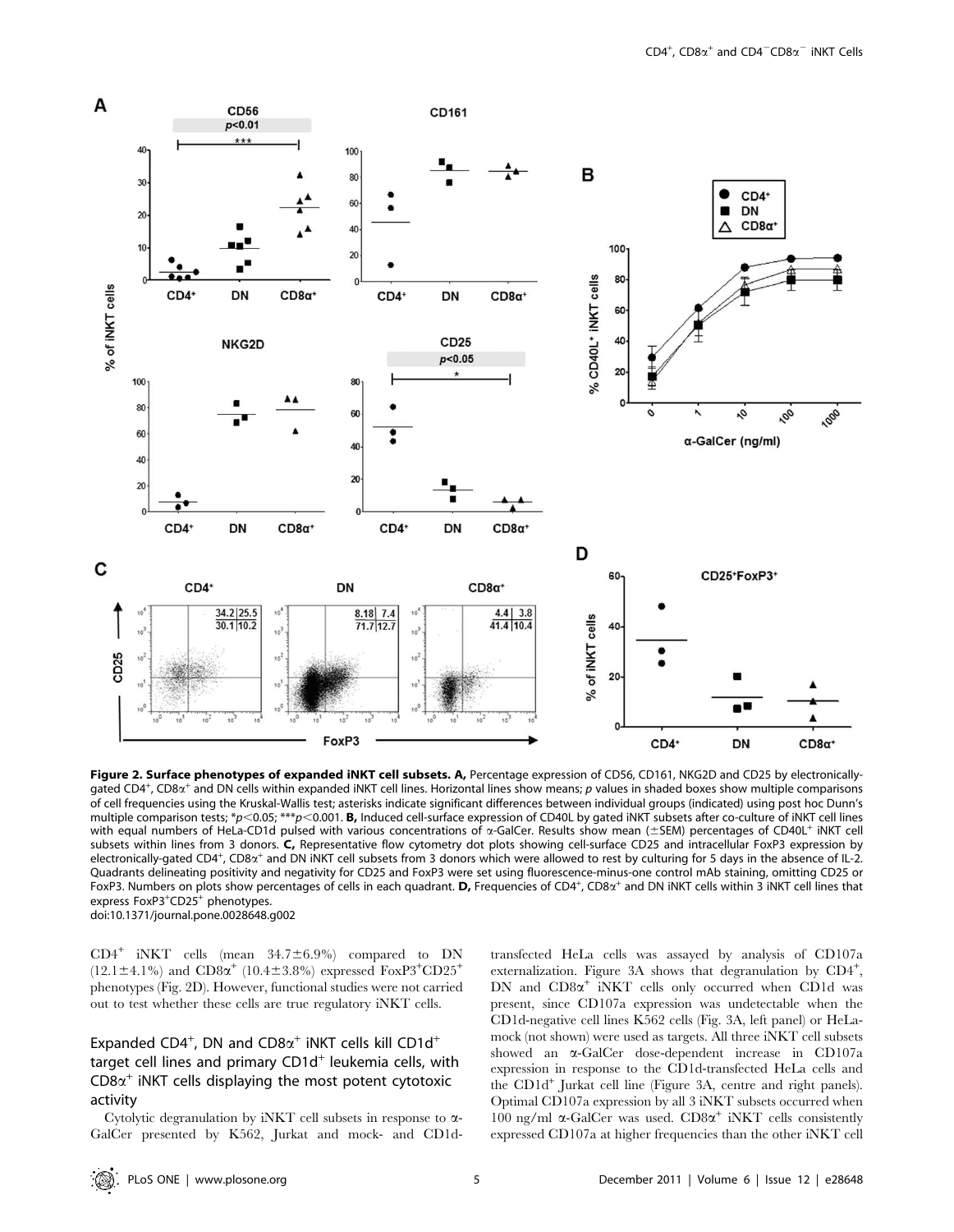

Figure 3. Antitumor cytotoxicity by CD4<sup>+</sup>, CD8a<sup>+</sup>, and DN iNKT cells. A, Expression of cell surface CD107a by iNKT cell subsets after coculturing with CD1d<sup>-</sup> K562 cells, CD1d-transfected HeLa cells or CD1d<sup>+</sup> Jurkat cells, which were first pulsed for 18 hours with 0-1000 ng/ml a-GalCer. Results show mean (±SEM) percentage expression by iNKT cell subsets within 4 iNKT cell lines (3 for Jurkat). p values in shaded boxes show Kruskal-Wallis comparisons of CD107a expression by CD4<sup>+</sup>, CD8 $\alpha^+$ , and DN iNKT cells; asterisks indicate significant differences between CD4<sup>+</sup> and CD8 $\alpha^+$  iNKT cells using post hoc Dunn's multiple comparison tests; \*p<0.05; \*\*p<0.01. B, Surface CD107a expression by iNKT subsets in response to primary B-CLL cells pulsed with 100 ng/ml of  $\alpha$ -GalCer. C, Cytolytic killing of CD1d-transfected C1R cells pulsed with 100 ng/ml  $\alpha$ -GalCer or vehicle by highlypurified CD4<sup>+</sup>, DN or CD8 $\alpha^+$  iNKT cells. Target cells were labelled with CFSE before addition of iNKT cells and death was then analysed by staining with 7-AAD. Data are expressed as means ( $\pm$ SEM) of experiments involving iNKT cell lines from 3 healthy donors.  $p$ <0.05 (Kruskal-Wallis); \*p<0.05 comparing  $CD4^+$  and  $CD8\alpha^+$  iNKT cells (post hoc Dunn's test). doi:10.1371/journal.pone.0028648.g003

subsets, while CD4<sup>+</sup> iNKT cells expressed this marker at the lowest frequencies  $(p<0.01$  for HeLa-CD1d and Jurkat; Kruskal-Wallis).

We also investigated if iNKT cell subsets displayed cytolytic degranulation when cultured with PBMC from 2 B-CLL patients. Almost all of the lymphocytes expressed the CD19<sup>+</sup>CD5<sup>+</sup> leukaemia phenotype and 0% and 10.1% were positive for CD1d (data not shown). iNKT cells from 3 donors exhibited undetectable degranulation when cultured with the CD1dnegative sample. When cultured with the  $CD1d<sup>+</sup>$  sample, surface expression of CD107a by  $CD8\alpha^+$  iNKT cells in all three iNKT cell lines was increased almost 3-fold by the addition of  $\alpha$ -GalCer (7.8) to 21.4%) (Fig. 3B). In contrast, CD107a expression was only slightly induced on  $CD4^+$  and DN iNKT cells.

To confirm that CD107a expression by iNKT cell subsets correlated with target cell death, we performed cytotoxicity assays employing CFSE-labelled C1R-CD1d target cells pulsed with 100 ng/ml  $\alpha$ -GalCer or vehicle co-cultured for 4 h with highly-

purified  $CD4^+$ ,  $CD8\alpha^+$  and DN iNKT cells (Figure 1C) at E:T ratios of 5:1. Target cell death was then assessed by staining with 7-AAD. Figure 3C shows that CD4<sup>+</sup>, DN and CD8 $\alpha$ <sup>+</sup> iNKT cells killed means of 13.0%, 23.0% and 33.2% of  $\alpha$ -GalCer-primed target cells, respectively  $(p<0.05$ ; Kruskal-Wallis). Collectively, these data indicate that  $CD4^+$ ,  $CD8\alpha^+$  and DN iNKT cells are all capable of antitumor cytotoxicity and that  $CD8\alpha^+$  iNKT cells consistently display the most potent cytotoxic activity, while CD4<sup>+</sup> iNKT cells are the least potent and DN iNKT cells have intermediate cytolytic activity.

# Expanded CD4<sup>+</sup>, DN and CD8 $\alpha^+$  iNKT cells have distinct cytokine secretion profiles

Highly-purified populations of CD4<sup>+</sup>, DN and CD8 $\alpha$ <sup>+</sup> iNKT cells (Fig. 1F) were stimulated with medium alone, with equal numbers of iDCs or HeLa-CD1d cells (with and without 100 ng/ ml a-GalCer), or with PMA and ionomycin for 24 hours. Cellsupernatants were then harvested and assayed for IFN- $\gamma$ , TNF $\alpha$ ,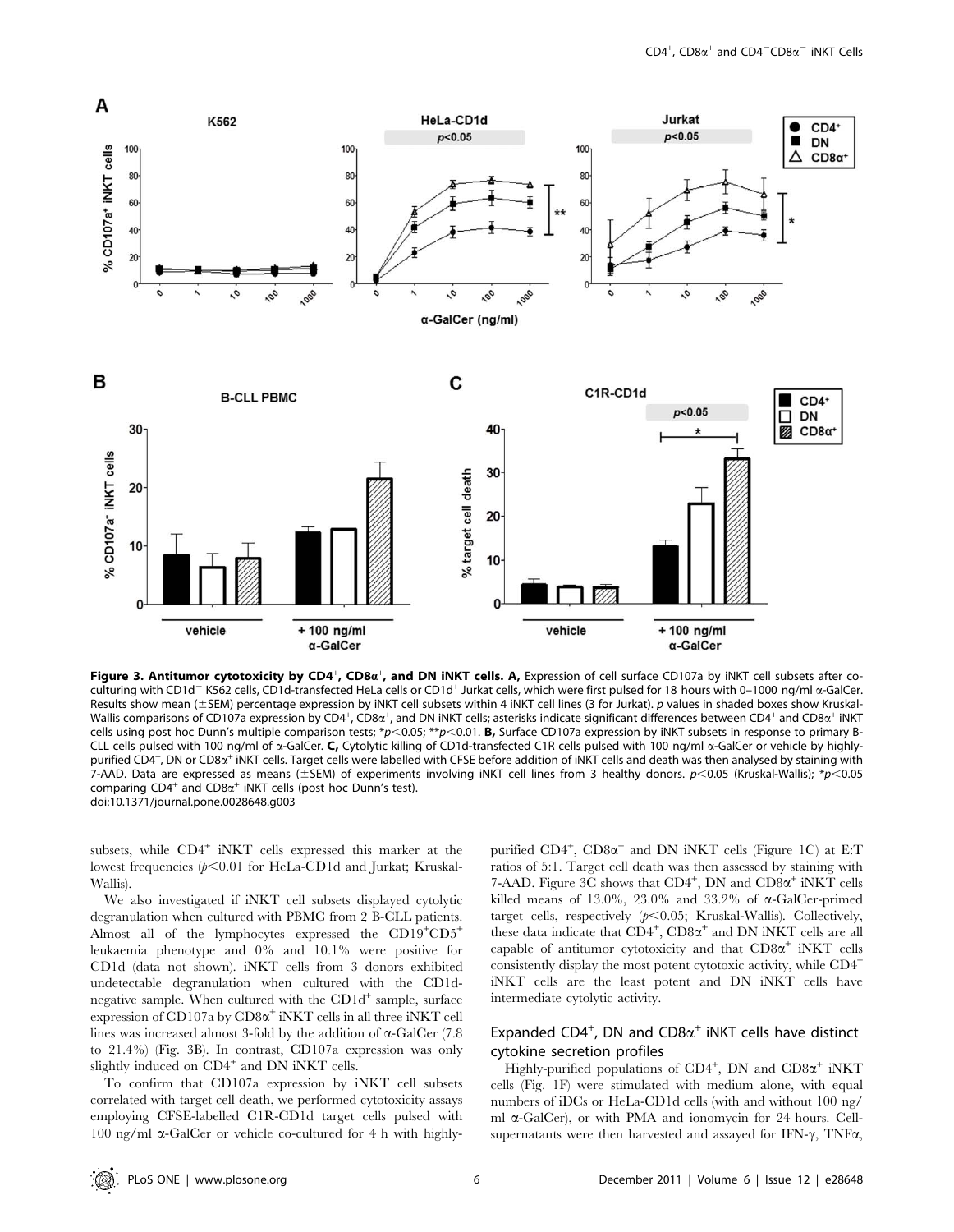IL-1b, IL-2, IL-4, IL-5, IL-6, IL-9, IL-10, IL-12p70, IL-13, IL-17a and IL-22 secretion using the FlowCytomix Multiplex kit (Fig. 4). When stimulated with a-GalCer-pulsed iDC or HeLa-CD1d cells or with PMA and ionomycin, all iNKT cell subsets released IFN- $\gamma$ , with  $CD8\alpha^+$  iNKT cells secreting the highest levels,  $CD4^+$  iNKT cells secreting the lowest levels and DN iNKT cells secreting intermediate levels. a-GalCer pulsed iDCs or HeLa-CD1d cells induced low-level secretion of  $TNF-\alpha$ , with significantly higher levels induced by PMA and ionomycin, and again,  $CD8\alpha^+$  iNKT cells secreted the highest and CD4<sup>+</sup> iNKT cells secreted the lowest levels. Significant IL-6 secretion was detected when all iNKT cell subsets were co-cultured with a-GalCer-pulsed HeLa-CD1d cells but not when stimulated with a-GalCer-pulsed iDC or PMA and ionomycin, suggesting that IL-6 emanated from HeLa cells, but only when cultured with iNKT cells. Slight but consistent increases in IL-17a secretion were observed when DN iNKT cells were stimulated with a-GalCer pulsed HeLa-CD1d cells or PMA and ionomycin. IL-4, IL-5 and IL-13 were predominantly secreted by activated CD4<sup>+</sup> iNKT cells, while DN iNKT cells secreted intermediate levels and  $CD8\alpha^+$  iNKT cells secreted the lowest levels. However, contradicting previous reports [9,46] DN and  $CD8\alpha^+$  iNKT cells were nevertheless capable of secreting these Th2 cytokines. A novel finding in the present study is the release of IL-9 by iNKT cells and only activated CD4<sup>+</sup> iNKT cells were capable of secreting this cytokine under the conditions used. CD4<sup>+</sup> iNKT cells were the only iNKT cell subset to secrete IL-10 after stimulation with PMA and ionomycin but not with a-GalCer pulsed HeLa-CD1d cells. However, co-cultures of iDC with all three iNKT cell subsets secreted IL-10, suggesting that this cytokine mainly emanates from iNKT-cell-matured DC. CD4<sup>+</sup>,  $DN$  and  $CD8\alpha^+$  iNKT cells all secreted IL-2 when stimulated with a-GalCer-pulsed HeLa-CD1d cells or PMA and ionomycin, with the CD4<sup>+</sup> subset secreting slightly higher levels compared to DN and  $CD8\alpha^+$  iNKT cells. All three iNKT subsets stimulated IL- $12p70$  secretion by DC, while  $CD4^+$  and  $CD8\alpha^+$  iNKT cells, only, induced low-level secretion of IL-1 $\beta$  (Fig. 4). No IL-22 was detected in supernatants of any iNKT cell subsets with any stimulation (data not shown). These data show that, under these in vitro conditions,  $\alpha$ -GalCer-stimulated CD4<sup>+</sup>, DN and CD8 $\alpha$ <sup>+</sup> iNKT cells can release Th1 and Th2 cytokines with  $CD8\alpha^+$  iNKT cells biased towards a Th1 phenotype, CD4<sup>+</sup> iNKT cells predominantly secreting Th2 cytokines and DN iNKT cells exhibiting an intermediate Th1/Th2 phenotype. Low-level IL-17 is restricted to DN iNKT cells, while IL-9 and IL-10 are only released by CD4<sup>+</sup> iNKT cells.

# $CD4^+$ , DN and  $CD8\alpha^+$  iNKT cells exhibit distinct patterns of single and dual expression of IFN- $\gamma$  and IL-4

iNKT cells were co-cultured with a-GalCer pulsed HeLa-CD1d cells for 4 hours followed by cell-surface mAb staining of CD4 and CD8 $\alpha$  and intracellular staining of IFN- $\gamma$  and IL-4. The frequencies of IFN- $\gamma$  and IL-4 single-positive and double-positive cells were determined by flow cytometry after electronically gating on the CD4<sup>+</sup>, DN and CD8 $\alpha$ <sup>+</sup> populations (Fig. 5A). CD8 $\alpha$ <sup>+</sup> iNKT cells displayed the highest frequencies of  $IFN-\gamma$  expression, with intermediate and low frequencies of DN and CD4<sup>+</sup> iNKT cells, respectively, producing IFN- $\gamma$  (Fig. 5B left panel). All three subsets had similar frequencies of IL-4-producing cells (Fig. 5B right panel). Interestingly, while significant numbers of all 3 iNKT cell subsets simultaneously produced IFN- $\gamma$  and IL-4, singlepositivity for IFN- $\gamma$  was rare in the CD4<sup>+</sup> iNKT cell subset and single-positivity for IL-4 was rare in  $CD8\alpha^+$  iNKT cells. In contrast, stimulated DN iNKT cells had an intermediate phenotype with significant percentages producing IFN- $\gamma$  or IL-4

only, in addition to double-positive IFN $\gamma^+$ IL-4<sup>+</sup> cells (Fig. 5A and C). Thus,  $CD8\alpha^+$  iNKT cells had the highest ratio of IFN- $\gamma$ /IL-4 producing cells followed by DN iNKT cells, with CD4<sup>+</sup> iNKT cells having the lowest (Fig. 5D).

## Discussion

The importance of iNKT cells in the prevention of disease and as potential therapeutic targets was first recognized with observations that mice lacking CD1d or iNKT cells are predisposed to developing cancer, autoimmune and infectious disease  $[6,51]$  and with the discovery of  $\alpha$ -GalCer and its beneficial effects in murine models of disease [5,18,19,20]. The promising results in murine models have led to clinical trials in humans with various cancers, involving i.v. injection of  $\alpha$ -GalCer [29] or  $\alpha$ -GalCer-pulsed APC [26,30]. These studies showed that iNKT-based immunotherapy is well tolerated, but the biological responses were only marginal. Subsequent therapeutic strategies involved the transfer of ex vivo expanded autologous iNKT cells alone or in combination with  $\alpha$ -GalCer-pulsed APC [27,28]. The expanded iNKT cells used in all studies were polyclonal mixtures of  $CD4^+$ , DN and  $CD8\alpha^+$  iNKT cells. Since these iNKT cell subsets differ in their immunoregulatory properties and may even be mutually-inhibitory, it may be beneficial to adoptively transfer enriched iNKT cell subsets selected for desired properties. Although previous studies have compared the effector functions of different iNKT cell subsets [9,15,39–45,47,48], many have been restricted to the analysis of fresh rather than expanded peripheral blood iNKT cells; many have compared  $CD4^+$  and  $CD4^-$  iNKT cells only, omitting the distinction between  $CD8\alpha^{-}\beta^{-}$  (DN) and  $CD8\alpha^+\beta^-$  (CD8 $\alpha^+$ ) subsets; most did not use DC as APC for  $\alpha$ -GalCer as was used in many clinical studies; and most were limited to the analysis of Th1 and Th2 cytokines only.

In the present study, we have systematically compared the phenotypes, cytolytic activities and cytokine profiles of ex vivo expanded human peripheral  $CD4^+$ ,  $DN$  and  $CD8\alpha^+$  iNKT cells. Expanded rather than fresh iNKT cells were studied to provide information that is relevant to immunotherapy, which employs expanded iNKT cells. All 3 populations were present in PBMC, with DN iNKT cells generally being the predominant subtype followed by  $CD8\alpha^+$  iNKT cells and  $CD4^+$  iNKT cells being the least abundant. Expansion of sorted iNKT cells from 20 randomly selected donors in vitro resulted in lines containing  $>98\%$ V $\alpha$ 24<sup>+</sup>V $\beta$ 11<sup>+</sup> cells with variable expression of CD4 and CD8 $\alpha$ <sup>+</sup>. While all 3 iNKT cell subsets expanded vigorously, CD4<sup>+</sup> iNKT cells were the predominant subset in our expanded lines, indicating that this subset expands most readily using our methods.

Phenotypic analysis of expanded  $CD4^+$ , DN and  $CD8\alpha^+$  iNKT cells revealed that, similar to iNKT cells in resting PBMC [9,44],  $CD8\alpha^+$  and DN iNKT cells more frequently express cell-surface receptors such as CD56, CD161 and NKG2D that are typically found on NK cells. In accordance with this NK-like phenotype and as previously reported [39–44],  $CD8\alpha^+$  and DN iNKT cells displayed more potent cytotoxicity than CD4<sup>+</sup> iNKT cells against a number of CD1d<sup>+</sup> tumor cell lines, with consistently higher proportions expressing cell-surface CD107a and killing target cells. However, these cells were not capable of natural cytotoxicity, since killing was dependent on the presence of CD1d and  $\alpha$ -GalCer. Compared to  $CD4^+$  and  $CD8\alpha^+$  iNKT cells, DN iNKT cells displayed intermediate cytotoxic phenotypes. When PBMC from two B-CLL patients were used as targets, only  $CD8\alpha^+$  iNKT cells displayed cytotoxic phenotypes. Thus, while all iNKT cell subsets possess cytolytic activity,  $CD8\alpha^+$  iNKT cells are the most potent killers and are likely to be superior inducers of cell-mediated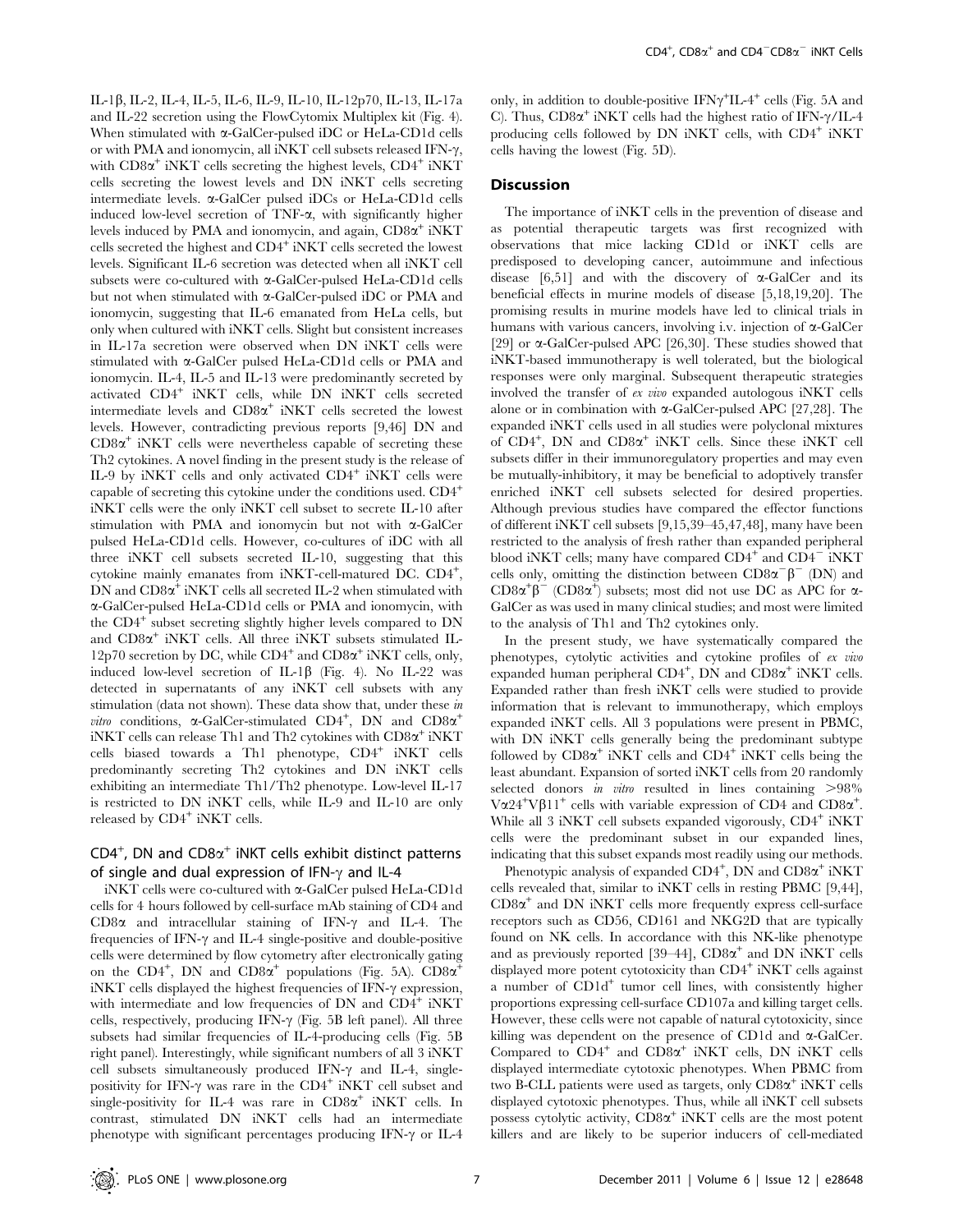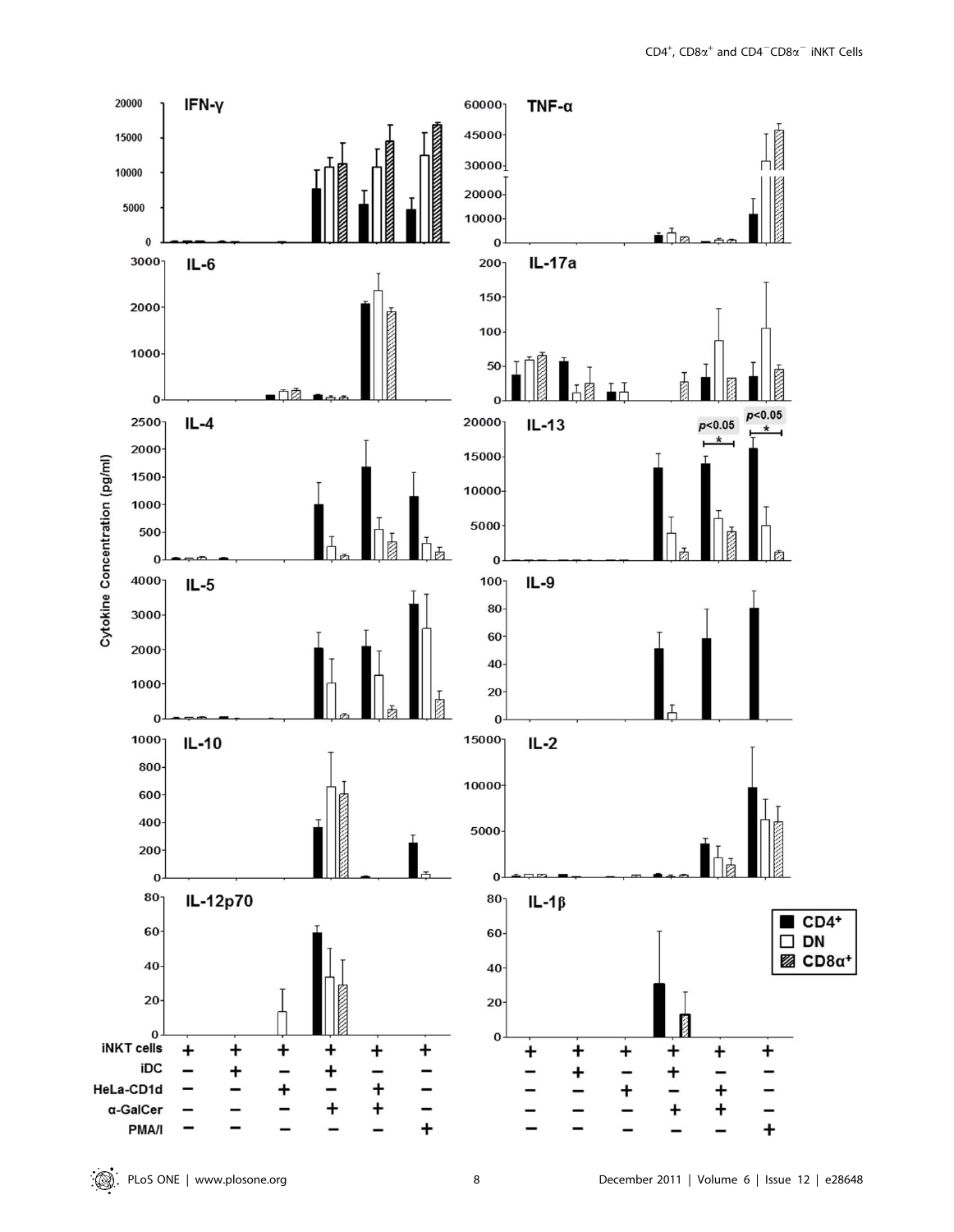Figure 4. Cytokine secretion by iNKT cell subsets. Highly-purified populations of CD4+, DN and CD8a<sup>+</sup> iNKT cells were cultured in medium alone, with iDC or HeLa-CD1d cells in the absence or presence of 100 ng/ml a-GalCer, or with PMA and ionomycin for 24 hours. Levels of IFN- $\gamma$ , TNFa, IL-1b, IL-2, IL-4, IL-5, IL-6, IL-9, IL-10, IL-12p70, IL-13, IL-17a and IL-22 in cell supernatants were measured using the FlowCytomix Multiplex kit. Results show mean (±SEM) cytokine levels in experiments involving iNKT cell lines from 3 healthy donors. p values in shaded boxes show Kruskal-Wallis comparisons of cytokine levels released by CD4<sup>+</sup>, CD8 $\alpha^+$ , and DN iNKT cells; \*p<0.05 comparing CD4<sup>+</sup> and CD8 $\alpha^+$  iNKT cells using post hoc Dunn's test. doi:10.1371/journal.pone.0028648.g004



Figure 5. Single and dual production of IFN- $\gamma$  and IL-4 production by iNKT subsets. A, Flow cytometry plots showing IFN- $\gamma$  and IL-4 expression by iNKT cells after 4 hours of co-culture with  $\alpha$ -GalCer pulsed HeLa-CD1d cells. 6B11<sup>+</sup> cells were electronically gated followed by gating on  $CD4^+$ , DN and CD8 $\alpha^+$  cells. Plots are representative of experiments involving iNKT cell lines from 3 healthy donors. B, IFN- $\gamma$  and IL-4 production by iNKT cell subsets stimulated with HeLa-CD1d cells pulsed with various concentrations of  $\alpha$ -GalCer. Graphs show mean ( $\pm$ SEM) percentages of cells expressing IFN- $\gamma$  (left) and IL-4 (right) out of iNKT cell lines from 4 healthy donors. C, Mean ( $\pm$ SEM) percentages of CD4<sup>+</sup>, DN and CD8 $\alpha^{\mp}$  iNKT cells that expressed IFN- $\gamma$  only, IFN- $\gamma$  and IL-4 and IL-4 only after stimulation with HeLa-CD1d cells pulsed with 100 ng/ml  $\alpha$ -GalCer (n = 2). D, Ratios of IFN- $\gamma$ /IL-4-expressing CD4+, DN and CD8 $\alpha^+$  iNKT cells after stimulation with  $\alpha$ -GalCer-pulsed HeLa-CD1d cells (n = 2). doi:10.1371/journal.pone.0028648.g005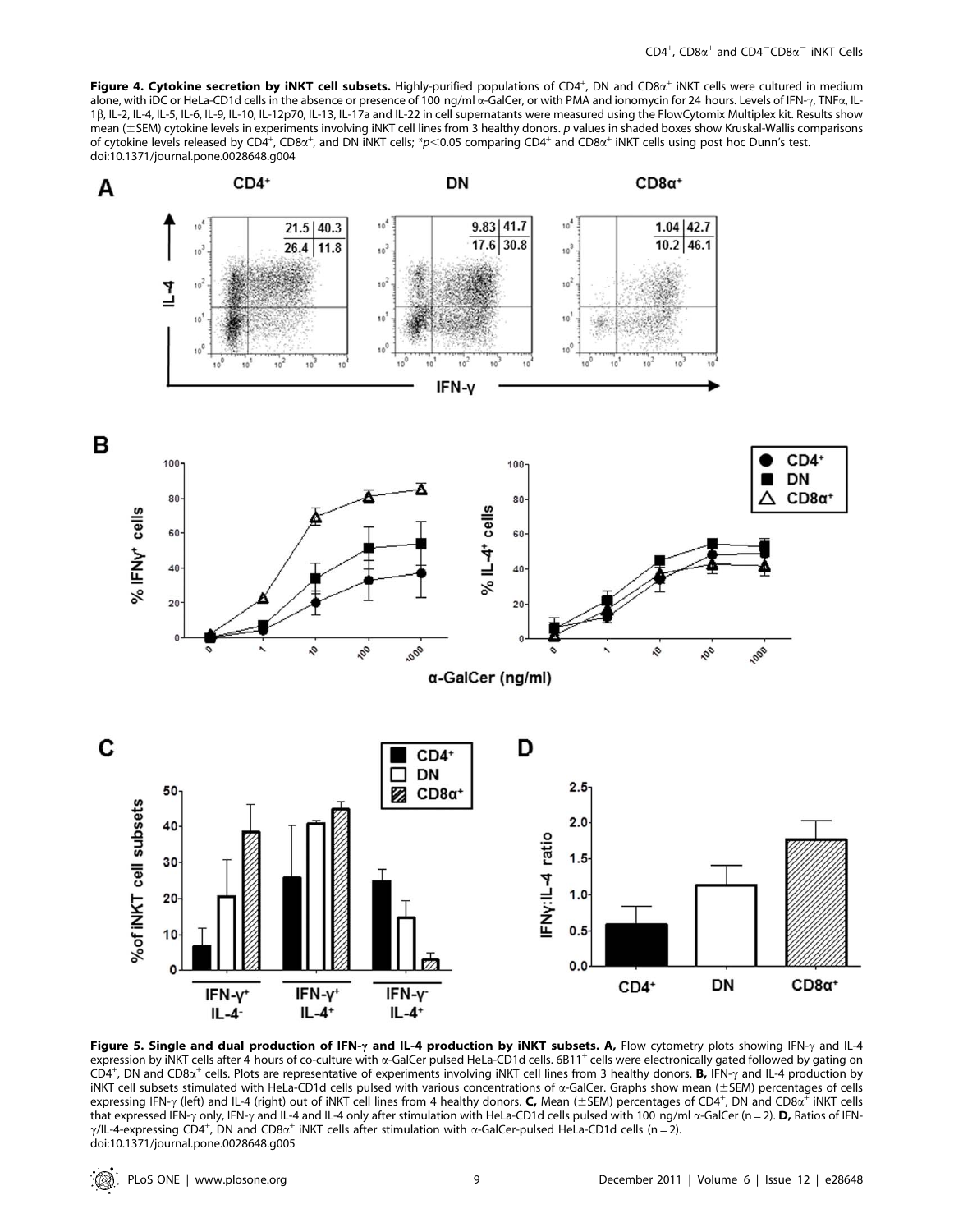immunity. In support of this notion,  $CD8\alpha^+$  iNKT cells are the most efficient at transactivating conventional CD8<sup>+</sup> T cells in cocultures with PBMC [43].

Previous studies [9,15,39,45–48] have shown that all subsets of activated iNKT cells are capable of releasing Th1 cytokines. The present study also places  $CD8\alpha^+$  iNKT cells as the most potent inducers of Th1 immunity, being capable of releasing the greatest amounts of IFN- $\gamma$  and TNF- $\alpha$  upon stimulation with PMA and ionomycin or a-GalCer presented by iDC or HeLa-CD1d cells and being the cells that most readily produce IFN- $\gamma$  in the absence of IL-4. Collectively, our data suggest that  $CD8\alpha^+$  iNKT cells are superior inducers of antitumor and antiviral immunity.

In contrast to  $CD8\alpha^+$  iNKT cells, we found that  $CD4^+$  iNKT cells release higher amounts of the Th2 cytokines IL-4, IL-5 and IL-13 upon stimulation with  $\alpha$ -GalCer presented by iDC or HeLa-CD1d cells or with PMA and ionomycin. This predominance of Th2 cytokine secretion by CD4<sup>+</sup> iNKT cells is well documented [9,15,39,45,46,47,48] but we also clearly show by the FlowCytomix Multiplex kit, ELISA and intracellular flow cytometry that  $CD8\alpha^+$  and DN iNKT cells can also release these cytokines under the same stimulatory conditions, albeit at lower levels and lower frequencies. Analysis of dual IFN- $\gamma$  and IL-4 production by activated iNKT cell subsets revealed that significant proportions of all three iNKT cell subsets could simultaneously produce both cytokines, but at markedly different ratios. Thus, iNKT cells are likely to regulate the Th1/Th2 balance of immune responses by modulating the relative levels of IFN- $\gamma$  and IL-4, or IFN- $\gamma$ /IL-4 ratios, rather than simply turning on or off the production of either cytokine. While potential beneficial clinical effects of each cytokine are likely to be modified by simultaneous production of the other [19,22,32,33,48], it is noteworthy that single positivity for IFN- $\gamma$ was almost exclusively found in the  $CD8\alpha^+$  and DN iNKT cell subsets and single positivity for IL-4 was restricted to  $CD4^+$  and DN iNKT cells. Thus, immunotherapy that exploits the immunoregulatory properties of iNKT cells may benefit from the use of sorted iNKT cell subsets with more polarized cytokine profiles.

We report here for the first time that human CD4<sup>+</sup> iNKT cells but not  $CD8\alpha^+$  nor DN iNKT cells release IL-9 in response to pharmacological or glycolipid stimulation. IL-9, a key cytokine in the recruitment and activation of mast cells, is produced by subsets of Th1, Th17 and Treg cells as well as the recently-defined Th9 subset of  $CD4^+$  T cells [52]. IL-9 production by a subset of noninvariant (type 2) murine CD1d-restricted CD4<sup>+</sup> NKT cells is associated with IgE production [53] and antigen-induced pulmonary inflammation and mast cell infiltration [54]. In view of the reported (but disputed) infiltration of  $CD4^+$  iNKT cells into the lungs of humans with bronchial asthma [55], it is possible that CD4<sup>+</sup> iNKT cell-derived IL-9 may play a role in the pathogenesis in some cases.

Murine and human iNKT cells have recently been reported to produce the Th17 cytokines IL-17 and IL-22 in response to  $\alpha$ -

#### References

- 1. Bendelac A, Savage PB, Teyton L (2007) The biology of NKT cells. Annu Rev Immunol 25: 297–336.
- 2. Brigl M, Brenner MB (2004) CD1: antigen presentation and T cell function. Annu Rev Immunol 22: 817–890.
- 3. Kinjo Y, Wu D, Kim G, Xing GW, Poles MA, et al. (2005) Recognition of bacterial glycosphingolipids by natural killer T cells. Nature 434: 520–525.
- 4. Zhou D, Mattner J, Cantu C, 3rd, Schrantz N, Yin N, et al. (2004) Lysosomal glycosphingolipid recognition by NKT cells. Science 306: 1786–1789.
- 5. Kawano T, Cui J, Koezuka Y, Toura I, Kaneko Y, et al. (1997) CD1d-restricted and TCR-mediated activation of Va14 NKT cells by glycosylceramides. Science 278: 1626–1629.

GalCer stimulation [10,11]. Under our stimulatory conditions human DN iNKT cells, only, were capable of releasing IL-17 but IL-22 was not detected in the supernatants of any activated iNKT cell subset. We also confirm reports [34,39,47,56] that purified CD4<sup>+</sup>, but not DN or CD8 $\alpha$ <sup>+</sup> iNKT cells, release IL-10 and many can express CD25<sup>+</sup>FoxP3<sup>+</sup> phenotypes, suggestive of a Treg cell phenotype. The suppressive role of IL-10 in Th1 and Th2 cellmediated immunity will provide a further way by which iNKT cells can modulate adaptive immunity and iNKT cell-derived IL-10 is thought to suppress tumor immunity [22,34] and protect against diabetes [57].

Rapid release of multiple cytokines is likely to have early influences on innate immune responses, however, iNKT cells can also contribute to adaptive immunity via stimulatory interactions with DC [13,14,58], B cells [16,17], conventional T cells [43] and NK cells [43,59]. Here we found that  $CD4^+$ , DN and  $CD8\alpha^+$ iNKT cells similarly upregulate CD40L upon activation and similarly induce IL-10 and IL-12 by iDC, whereas  $CD4^+$  and  $CD8\alpha^+$  iNKT cells, only, induce IL-1 $\beta$  production. While all iNKT cell subsets can induce cytokine production by DC, previous studies [15,40] have shown that  $CD8\alpha^+$  iNKT cells can also kill DC, resulting in reduced IL-12 secretion and skewed Th2 immunity.

iNKT cells can be beneficial or detrimental in different disease settings [5,6,18–22,48] resulting from cytotoxicity- and cytokinebiased immune activities. Consequently, several groups are attempting to modulate the effector profiles of iNKT cells for therapeutic application, by modifying the cytokine environment [10,53,60], mode of activation [11,61] and structures of glycolipid antigens [35,36,37,38,58]. Our data show that therapeutic manipulation of iNKT cells may necessarily require the sorting of iNKT cells into functionally-distinct subsets. As well as selecting for desired effector functions, sorting of iNKT cell subsets could also allow selection of iNKT cells with distinct adhesion [46] and homing receptors [9,42,46,47] that will promote optimal localization to the relevant sites.

#### Acknowledgments

We thank the Irish Blood Transfusion Service for providing buffy coat packs and Tony McElligott for providing the blood samples from B-CLL patients. Thanks to Padraic Dunne, Margaret Dunne, Bozgana Mangan, Laura Madrigal-Estebas, Jacinta Kelly, Cliona O'Farrelly and Graham Pidgeon for helpful discussions.

#### Author Contributions

Conceived and designed the experiments: VO DGD JJ CF. Performed the experiments: VO SGZ GB AA AEH. Analyzed the data: VO DGD. Contributed reagents/materials/analysis tools: SAP. Wrote the paper: VO DGD.

- 6. Cui J, Shin T, Kawano T, Sato H, Kondo E, et al. (1997) Requirement for Va14 NKT cells in IL-12-mediated rejection of tumors. Science 278: 1623–1626.
- 7. Metelitsa LS, Naidenko OV, Kant A, Wu HW, Loza MJ, et al. (2001) Human NKT cells mediate antitumor cytotoxicity directly by recognizing target cell CD1d with bound ligand or indirectly by producing IL-2 to activate NK cells. J Immunol 167: 3114–3122.
- 8. Exley M, Garcia J, Balk SP, Porcelli S (1997) Requirements for CD1d recognition by human invariant Vo $24^+$  CD4<sup>-</sup>CD8<sup>-</sup> T cells. J Exp Med 186: 109-120.
- 9. Gumperz JE, Miyake S, Yamamura T, Brenner MB (2002) Functionally distinct subsets of CD1d-restricted natural killer T cells revealed by CD1d tetramer staining. J Exp Med 195: 625–636.